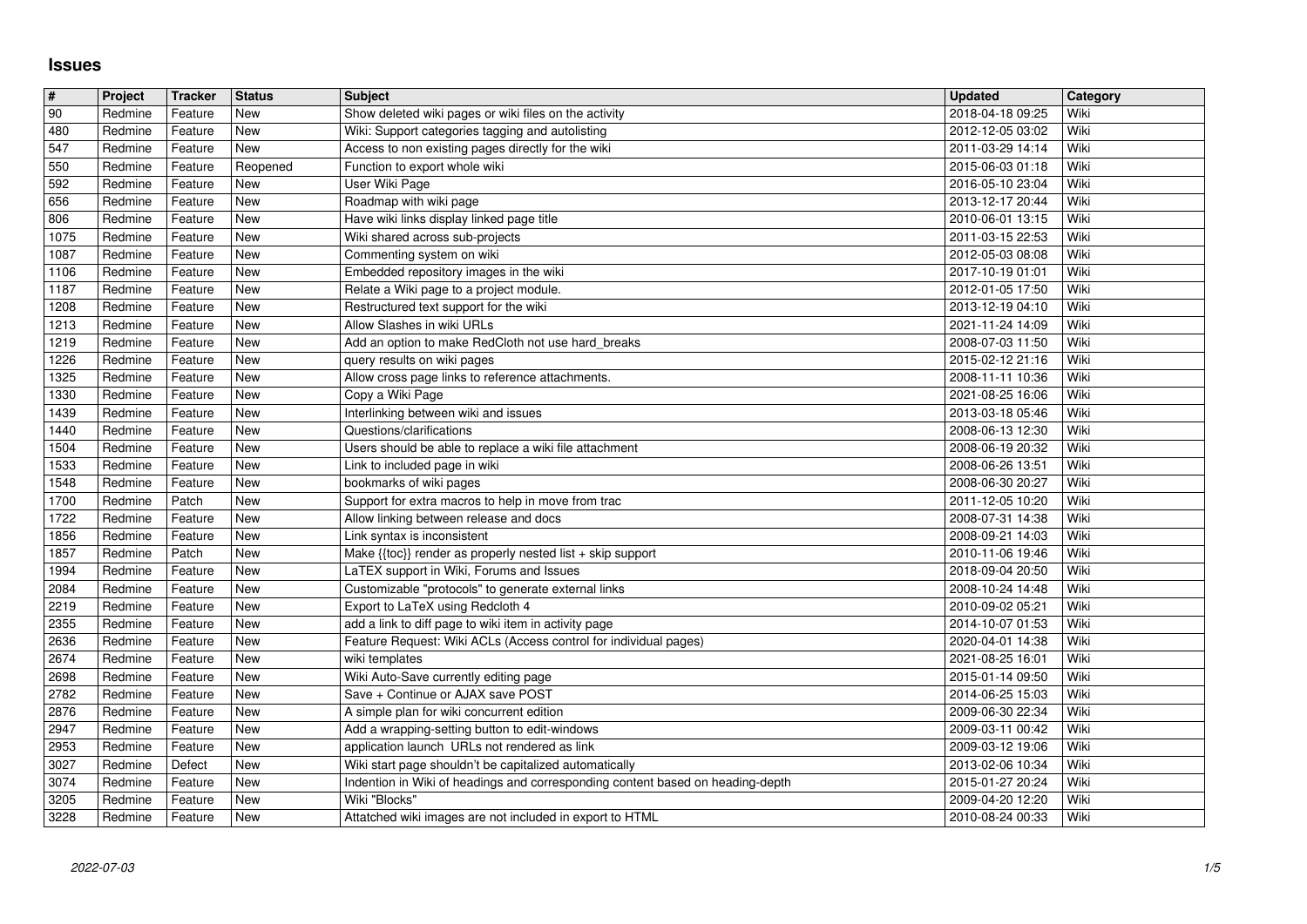| $\overline{\mathbf{t}}$ | Project | <b>Tracker</b> | <b>Status</b> | <b>Subject</b>                                                                   | <b>Updated</b>   | Category |
|-------------------------|---------|----------------|---------------|----------------------------------------------------------------------------------|------------------|----------|
| 3272                    | Redmine | Feature        | New           | Ability to import wiki image from other wiki page                                | 2021-11-01 01:34 | Wiki     |
| 3274                    | Redmine | Patch          | New           | Wiki Page Categories                                                             | 2010-10-25 17:02 | Wiki     |
| 3547                    | Redmine | Feature        | New           | Wiki include macro: add ability to include single section                        | 2019-02-12 11:06 | Wiki     |
| 3684                    | Redmine | Feature        | New           | Cucumber features in wiki                                                        | 2009-07-31 09:11 | Wiki     |
| 3749                    | Redmine | Patch          | New           | Wiki. TOC. The standardised anchors and admissible "fragment" part of URI.       | 2009-08-18 01:10 | Wiki     |
| 3765                    | Redmine | Feature        | New           | Creating article in Wiki                                                         | 2010-12-11 21:33 | Wiki     |
| 3806                    | Redmine | Patch          | New           | Template engine                                                                  | 2018-01-16 17:13 | Wiki     |
| 3879                    | Redmine | Feature        | New           | "What Links Here" in right hand column                                           | 2015-04-07 18:17 | Wiki     |
| 3933                    | Redmine | Feature        | New           | Add docbook export to wiki                                                       | 2013-10-05 16:02 | Wiki     |
| 4032                    | Redmine | Feature        | New           | Wiki attachment history                                                          | 2009-10-15 09:42 | Wiki     |
| 4062                    | Redmine | Feature        | <b>New</b>    | Wiki: Feature request:Auto-replace text with another user-defined                | 2012-07-06 21:02 | Wiki     |
| 4258                    | Redmine | Feature        | <b>New</b>    | Improve tab order in wikis                                                       | 2009-11-20 20:01 | Wiki     |
| 4301                    | Redmine | Feature        | New           | position Wiki Toc in sidebar                                                     | 2011-08-02 06:59 | Wiki     |
| 4372                    | Redmine | Feature        | New           | Wiki include macro: Include specific revision                                    | 2015-10-23 15:20 | Wiki     |
| 4544                    | Redmine | Defect         | New           | Wiki exported HTML has different CSS formatting to the original                  | 2016-03-31 12:03 | Wiki     |
| 4717                    | Redmine | Feature        | New           | Make wiki tab link use the actual link that contains the page name.              | 2010-02-02 15:21 | Wiki     |
| 4987                    | Redmine | Feature        | New           | Convert internal URLs to canonic wiki links                                      | 2010-03-04 23:15 | Wiki     |
| 5029                    | Redmine | Feature        | New           | Add discussion thread for each wiki page                                         | 2010-03-10 09:57 | Wiki     |
| 5103                    | Redmine | Feature        | New           | status "out of date" for wiki pages                                              | 2010-03-17 16:55 | Wiki     |
| 5402                    | Redmine | Feature        | <b>New</b>    | Wiki diff: line by line instead of word by word                                  | 2011-01-05 23:58 | Wiki     |
| 6188                    | Redmine | Feature        | <b>New</b>    | Ability to link Wiki page specific version                                       | 2012-06-29 14:51 | Wiki     |
| 6330                    | Redmine | Patch          | New           | Hyperlinks with "%" or "!" at the end                                            | 2010-10-05 15:04 | Wiki     |
| 6401                    | Redmine | Feature        | New           | Make Wiki Redirects editable                                                     | 2020-11-09 16:35 | Wiki     |
| 6845                    | Redmine | Feature        | New           | Add a real title field for wiki pages                                            | 2011-12-08 12:08 | Wiki     |
| 6989                    | Redmine | Feature        | New           | Wiki template for version wiki pages                                             | 2010-11-26 17:21 | Wiki     |
| 7066                    | Redmine | Feature        | New           | Develop wiki save and continue feature                                           | 2011-01-17 20:49 | Wiki     |
| 7200                    | Redmine | Feature        | New           | Current Page Inheritance in Sidebar                                              | 2010-12-29 20:12 | Wiki     |
| 7536                    | Redmine | Feature        | New           | Automatic routing to another project's WIKI (Global WIKI)                        | 2011-02-04 00:18 | Wiki     |
| 7749                    | Redmine | Feature        | <b>New</b>    | Set the order of sub wiki pages manully on "index by title"                      | 2011-03-01 18:35 | Wiki     |
| 7971                    | Redmine | Feature        | New           | Syntax to create a link that opens a new windows                                 | 2011-03-23 20:40 | Wiki     |
| 8463                    | Redmine | Feature        | New           | View Wiki source                                                                 | 2011-05-30 10:55 | Wiki     |
| 8866                    | Redmine | Defect         | New           | BugTraq references in commit message breaks revision references                  | 2011-07-20 20:10 | Wiki     |
| 8928                    | Redmine | Feature        | New           | Use autocomplete in the wiki rename page to change parent page                   | 2011-07-30 10:51 | Wiki     |
| 9091                    | Redmine | Defect         | New           | CSS bug: fixed .header height cuts long breadcrumbs making them unusable         | 2011-08-19 14:22 | Wiki     |
| 9096                    | Redmine | Patch          | New           | Fix redirection to non-latin wiki pages after logon                              | 2011-08-24 18:25 | Wiki     |
| 9114                    | Redmine | Feature        | New           | List incoming links in wiki-pages                                                | 2011-12-07 16:44 | Wiki     |
| 9115                    | Redmine | Feature        | New           | special lists of wiki-pages                                                      | 2011-08-24 11:43 | Wiki     |
| 9266                    | Redmine | Defect         | New           | comments field in wiki_content table does not be updated and displayed correctly | 2012-05-03 08:02 | Wiki     |
| 9315                    | Redmine | Feature        | New           | Wiki Page as MS OneNote                                                          | 2011-09-24 16:56 | Wiki     |
| 9482                    | Redmine | Feature        | New           | Wiki - minor change without notification                                         | 2012-03-08 16:48 | Wiki     |
| 9601                    | Redmine | Feature        | New           | Multi language wiki                                                              | 2020-06-21 18:21 | Wiki     |
| 9733                    | Redmine | Feature        | New           | WIKI macro to insert database query result as wiki table                         | 2011-12-13 10:47 | Wiki     |
| 10035                   | Redmine | Feature        | New           | Include sub-projects in the breadcrumb                                           | 2012-01-20 14:18 | Wiki     |
|                         |         |                |               |                                                                                  |                  |          |
|                         |         |                |               |                                                                                  |                  |          |
|                         |         |                |               |                                                                                  |                  |          |
|                         |         |                |               |                                                                                  |                  |          |
|                         |         |                |               |                                                                                  |                  |          |
|                         |         |                |               |                                                                                  |                  |          |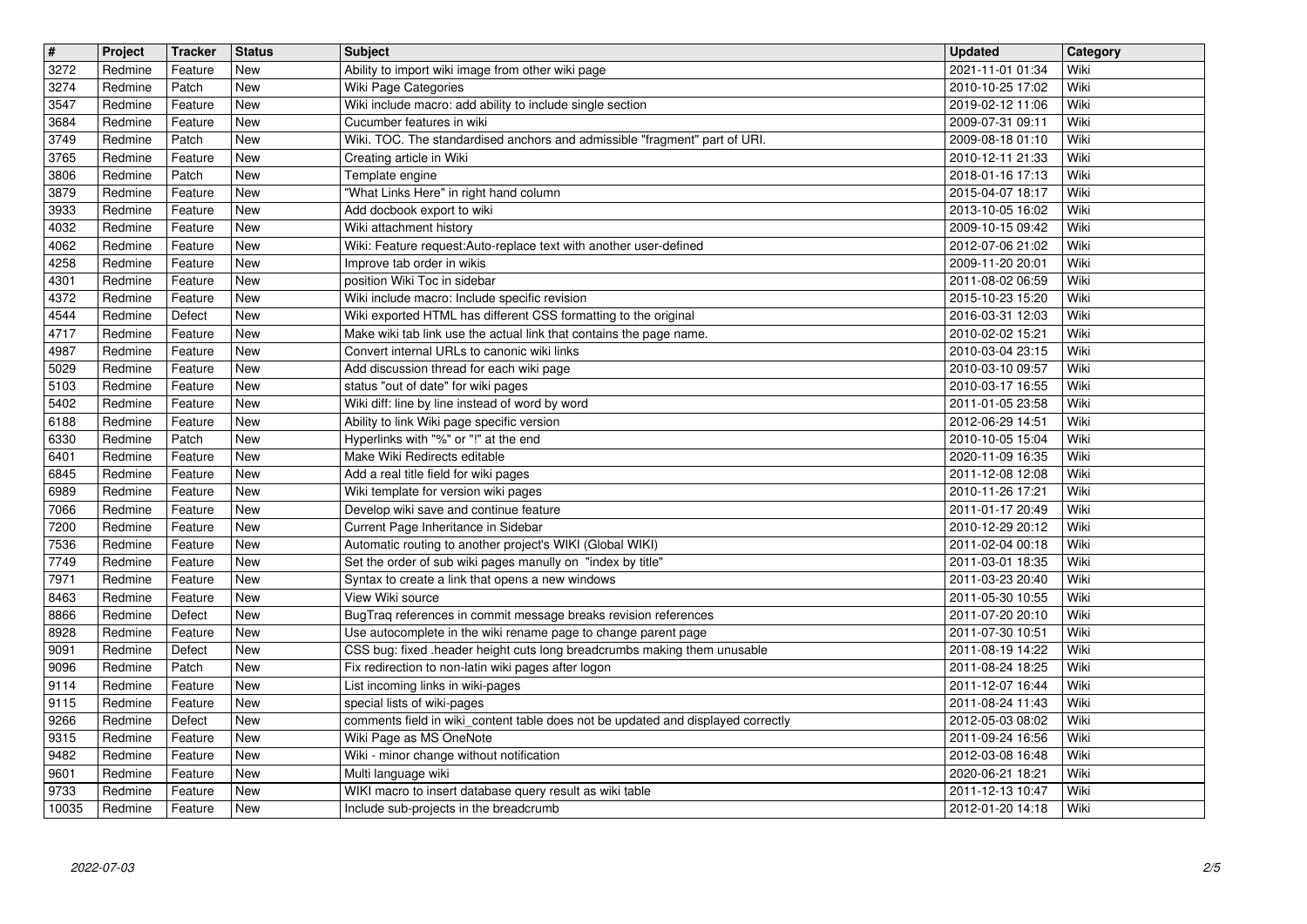| $\sqrt{t}$ | Project | <b>Tracker</b> | <b>Status</b> | <b>Subject</b>                                                                                         | <b>Updated</b>   | Category |
|------------|---------|----------------|---------------|--------------------------------------------------------------------------------------------------------|------------------|----------|
| 10406      | Redmine | Feature        | New           | Wiki tree bulk edit                                                                                    | 2012-03-08 17:35 | Wiki     |
| 10407      | Redmine | Feature        | New           | Wiki page has a tree weight                                                                            | 2012-03-08 17:11 | Wiki     |
| 10568      | Redmine | Feature        | <b>New</b>    | Real-Time Collaborative Editor Wiki                                                                    | 2015-07-14 05:17 | Wiki     |
| 10673      | Redmine | Defect         | New           | Dot and comma in wiki pagename                                                                         | 2021-08-28 11:57 | Wiki     |
| 10729      | Redmine | Feature        | New           | Embedded wiki pages should have their headings editable from the embedding page                        | 2012-05-03 11:37 | Wiki     |
| 11344      | Redmine | Feature        | New           | Alternate names for Index by title/date                                                                | 2017-01-10 03:42 | Wiki     |
| 11351      | Redmine | Feature        | New           | Extract code snippets from a project's VCS directly into the wiki                                      | 2012-07-09 13:11 | Wiki     |
| 11519      | Redmine | Feature        | New           | Ability to edit wiki comments after entry saved                                                        | 2019-05-01 01:01 | Wiki     |
| 11697      | Redmine | Defect         | New           | Problem with Wiki export to PDF / HTML / TXT - 'include' does not includes                             | 2018-06-07 16:20 | Wiki     |
| 11813      | Redmine | Defect         | New           | Export as PDF has another output than Export as HTML                                                   | 2012-09-11 15:20 | Wiki     |
| 11978      | Redmine | Feature        | New           | Wiki pages for groups or wiki pages section with separate ACL                                          | 2012-09-28 03:03 | Wiki     |
| 12051      | Redmine | Feature        | <b>New</b>    | Wiki variables                                                                                         | 2012-10-12 23:13 | Wiki     |
| 12616      | Redmine | Defect         | New           | Macros in sidebar do not show correct information.                                                     | 2012-12-17 16:04 | Wiki     |
| 12875      | Redmine | Feature        | New           | Wiki links to Overview/Activity/Roadmap/Issues/Documents/Files/News/Forums/etc of a particular project | 2013-01-20 21:34 | Wiki     |
| 13294      | Redmine | Feature        | New           | More powerful includes                                                                                 | 2013-02-26 13:37 | Wiki     |
| 13369      | Redmine | Feature        | New           | Hidden wiki text that can be view-ed with adequate rights                                              | 2013-03-10 14:19 | Wiki     |
| 13430      | Redmine | Defect         | New           | :export does not force export on .xml file                                                             | 2021-06-29 07:14 | Wiki     |
| 13559      | Redmine | Defect         | New           | {{toc}} remains when exporting wiki page to text                                                       | 2016-01-20 13:25 | Wiki     |
| 13615      | Redmine | Feature        | New           | Back (or HEAD) link in Wiki history page.                                                              | 2013-03-27 21:02 | Wiki     |
| 13665      | Redmine | Patch          | New           | atom available on wiki page footer                                                                     | 2018-08-27 14:39 | Wiki     |
| 14115      | Redmine | Feature        | New           | Wiki enhancements: parent page and ajax                                                                | 2014-04-24 14:19 | Wiki     |
| 14188      | Redmine | Defect         | Confirmed     | Headers put inside blockquotes cause wiki 'edit this section' link point to incorrect section          | 2017-06-06 04:29 | Wiki     |
| 15826      | Redmine | Defect         | New           | Unable to edit some Wiki pages                                                                         | 2014-01-08 20:15 | Wiki     |
| 15885      | Redmine | Defect         | New           | Redirection of a wikipage with a %-sign seems to be broken                                             | 2014-02-21 13:22 | Wiki     |
| 15911      | Redmine | Feature        | New           | Back to top in Wiki                                                                                    | 2014-01-20 16:17 | Wiki     |
| 15982      | Redmine | Patch          | New           | Inconsitent wiki history functionaility                                                                | 2014-02-07 10:31 | Wiki     |
| 16036      | Redmine | Defect         | New           | wiki edit pencil links are sometimes missing, throwing off the other pencil edit links                 | 2017-06-08 22:19 | Wiki     |
| 16252      | Redmine | Feature        | New           | Private wiki                                                                                           | 2018-03-31 08:40 | Wiki     |
| 16323      | Redmine | Feature        | New           | Wiki Page Export as md file.                                                                           | 2014-03-12 07:53 | Wiki     |
| 16324      | Redmine | Feature        | New           | Wiki export as docx file.                                                                              | 2016-05-31 10:53 | Wiki     |
| 16469      | Redmine | Feature        | New           | Make Diff possible for all revisions                                                                   | 2014-03-31 09:19 | Wiki     |
| 16729      | Redmine | Feature        | New           | properties of issue dynamically available in wiki                                                      | 2014-05-01 10:31 | Wiki     |
| 16996      | Redmine | Feature        | New           | Reciprocal links (or, "Related wiki pages")                                                            | 2020-07-15 17:03 | Wiki     |
| 17072      | Redmine | Feature        | New           | Integration redmine wiki with yUML syntax                                                              | 2014-06-04 18:44 | Wiki     |
| 17093      | Redmine | Feature        | New           | Roll Based Wiki Permissions                                                                            | 2014-07-03 06:23 | Wiki     |
| 17238      | Redmine | Feature        | New           | Searching parsed wiki content - Cache option for Wiki pages                                            | 2014-09-26 11:25 | Wiki     |
| 17511      | Redmine | Defect         | New           | Wiki URL 404 when using markdown                                                                       | 2014-08-24 00:04 | Wiki     |
| 17776      | Redmine | Feature        | New           | Add an option for the wiki start page to be "index by title"                                           | 2016-10-27 16:40 | Wiki     |
| 17797      | Redmine | Feature        | New           | If no wiki pages have been created, wiki tab should return something more informative than 404         | 2014-10-03 14:16 | Wiki     |
| 17894      | Redmine | Feature        | New           | Collapse macro parameter to uncollapse by default                                                      | 2014-09-17 11:03 | Wiki     |
| 18042      | Redmine | Feature        | New           | Link to a specific repository in another project                                                       | 2014-10-07 13:17 | Wiki     |
| 18243      | Redmine | Feature        | New           | Display list of page attachments in edit mode                                                          | 2014-10-30 16:12 | Wiki     |
| 18257      | Redmine | Feature        | New           | Allow wiki macros to define the markup used for their documentation                                    | 2014-11-14 03:49 | Wiki     |
|            |         |                |               |                                                                                                        |                  |          |
|            |         |                |               |                                                                                                        |                  |          |
|            |         |                |               |                                                                                                        |                  |          |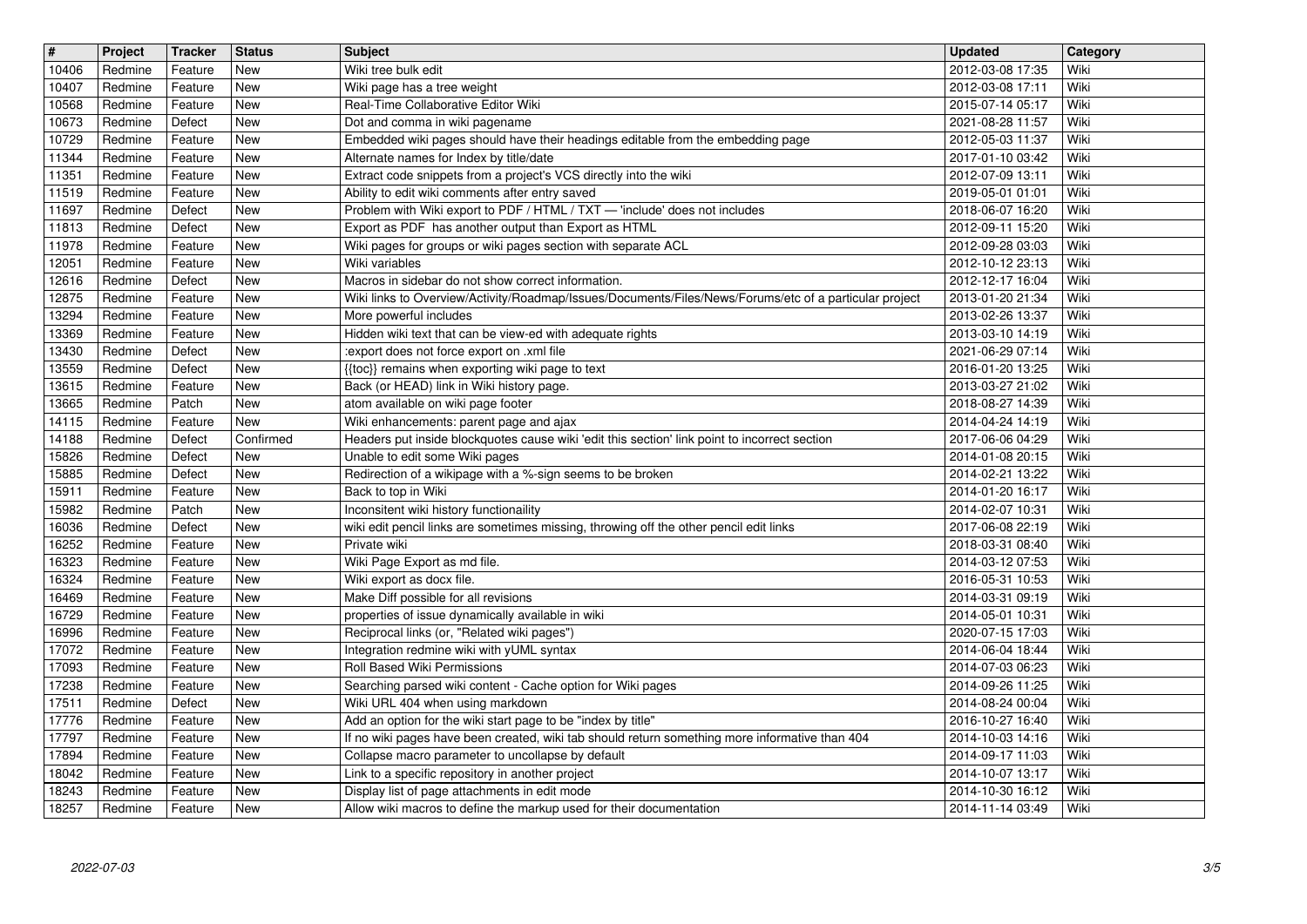| $\overline{\mathbf{H}}$ | Project | Tracker | <b>Status</b>  | <b>Subject</b>                                                                                               | <b>Updated</b>   | Category              |
|-------------------------|---------|---------|----------------|--------------------------------------------------------------------------------------------------------------|------------------|-----------------------|
| 18295                   | Redmine | Feature | New            | Soft delete of wiki pages                                                                                    | 2018-11-12 13:41 | Wiki                  |
| 18656                   | Redmine | Feature | New            | Markdown links priority                                                                                      | 2014-12-16 15:20 | Wiki                  |
| 18669                   | Redmine | Feature | <b>New</b>     | Ability to remove Wiki (page) history                                                                        | 2020-04-01 06:49 | Wiki                  |
| 18825                   | Redmine | Defect  | <b>New</b>     | WikiPage object miss included pages attachments                                                              | 2015-01-13 14:39 | Wiki                  |
| 19826                   | Redmine | Feature | <b>New</b>     | Add calendar in wiki pages                                                                                   | 2015-05-13 15:04 | Wiki                  |
| 20126                   | Redmine | Feature | <b>New</b>     | Index by date: Show the current a revision number and add a link to show the diff                            | 2015-06-18 15:22 | Wiki                  |
| 20356                   | Redmine | Defect  | New            | Wiki gets destroyed after rename                                                                             | 2015-09-07 08:23 | Wiki                  |
| 20426                   | Redmine | Feature | New            | Access to User Account Data from wiki to generate automatic lists in wiki by macro "TaggedUserAccounts'      | 2015-08-27 10:14 | Wiki                  |
| 20435                   | Redmine | Feature | New            | Search wiki in specific languages                                                                            | 2015-07-30 01:26 | Wiki                  |
| 20440                   | Redmine | Defect  | New            | Colon character on Wiki pages title doesn't work                                                             | 2018-03-07 07:15 | Wiki                  |
| 21479                   | Redmine | Defect  | <b>New</b>     | Including a wiki page from another project does not resolve that page's links properly                       | 2015-12-10 21:25 | Wiki                  |
| 21957                   | Redmine | Feature | <b>New</b>     | Option ignore whitespace in Wiki diff                                                                        | 2016-02-05 05:05 | Wiki                  |
| 21969                   | Redmine | Feature | New            | Add a wiki action to list (lost/hidden) pages which are not referenced in the parent page                    | 2016-09-10 21:11 | Wiki                  |
| 22923                   | Redmine | Feature | New            | Export Wiki to ODT                                                                                           | 2018-06-05 17:24 | Wiki                  |
| 22958                   | Redmine | Feature | <b>New</b>     | RFE: Create new 'include_once' macro that pulls in contents from included page once                          | 2016-06-24 17:21 | Wiki                  |
| 24602                   | Redmine | Defect  | New            | Exporting wiki pages in HTML fails if {{collapse}}                                                           | 2016-12-13 16:39 | Wiki                  |
| 26303                   | Redmine | Feature | New            | Wiki include macro : add icons for editing and viewing an included wiki page                                 | 2017-06-29 13:54 | Wiki                  |
| 26400                   | Redmine | Feature | New            | Side by side diff view in wiki                                                                               | 2017-07-10 13:36 | Wiki                  |
| 26530                   | Redmine | Feature | New            | Links to Wiki pages of unauthorized projects should be smarter                                               | 2018-01-17 00:48 | Wiki                  |
| 26593                   | Redmine | Feature | <b>New</b>     | Change language by url parameter                                                                             | 2017-07-31 17:59 | Wiki                  |
| 26974                   | Redmine | Defect  | New            | Collapse macro conflicts with header section edit buttons                                                    | 2017-09-15 13:27 | Wiki                  |
| 27233                   | Redmine | Feature | <b>New</b>     | Improve Drop-Down list on Wiki Pages                                                                         | 2017-10-23 18:07 | Wiki                  |
| 28108                   | Redmine | Defect  | Needs feedback | Copying a text into a wiki page I got "Internal server error"                                                | 2018-01-31 12:31 | Wiki                  |
| 28947                   | Redmine | Feature | New            | Show the existing attachments on the wiki editing page                                                       | 2018-06-27 07:57 | Wiki                  |
| 29048                   | Redmine | Feature | New            | Wiki page permission level                                                                                   | 2018-06-22 17:19 | Wiki                  |
| 29631                   | Redmine | Feature | New            | Add support to include repository file content in Wiki                                                       | 2018-09-28 15:00 | Wiki                  |
| 29649                   | Redmine | Patch   | <b>New</b>     | Rake task to export wiki to HTML/PDF                                                                         | 2022-06-02 15:25 | Wiki                  |
| 30165                   | Redmine | Defect  | <b>New</b>     | Non used images in Wiki pages are not easily to identify                                                     | 2018-12-09 18:38 | Wiki                  |
| 31550                   | Redmine | Defect  | <b>New</b>     | Project "Version" view's "Wiki page" field is still shown, although "Wiki" module is disabled on the project | 2019-12-08 07:34 | Wiki                  |
| 31631                   | Redmine | Feature | <b>New</b>     | Add links to child pages to wiki page                                                                        | 2019-06-27 08:51 | Wiki                  |
| 31769                   | Redmine | Defect  | New            | $\{$ {toc}} in $\{$ {include()}}                                                                             | 2019-07-22 11:48 | Wiki                  |
| 31770                   | Redmine | Defect  | New            | New shortcut for in-page wiki links shows link with leading #                                                | 2019-07-22 14:44 | Wiki                  |
| 31838                   | Redmine | Defect  | <b>New</b>     | Improper parsing of wiki links                                                                               | 2019-08-07 02:22 | Wiki                  |
| 32246                   | Redmine | Defect  | <b>New</b>     | [Redmine API] functionality to export whole wiki                                                             | 2019-10-13 22:01 | Wiki                  |
| 32381                   | Redmine | Patch   | <b>New</b>     | Wiki preview : manage dynamic content                                                                        | 2019-10-31 18:04 | Wiki                  |
| 34634                   | Redmine | Defect  | Confirmed      | Can't add deleted wiki Tab (404)                                                                             | 2022-03-27 23:17 | Wiki                  |
| 34810                   | Redmine | Defect  | Reopened       | SQL Error with UTF8 character greater or equals                                                              | 2021-04-20 08:08 | Wiki                  |
| 36840                   | Redmine | Feature | New            | Migrate Wiki needs an update.                                                                                | 2022-03-25 21:01 | Wiki                  |
| 2293                    | Redmine | Feature | New            | Logo for Redmine                                                                                             | 2018-07-15 02:12 | Website (redmine.org) |
| 3064                    | Redmine | Feature | New            | [redmine.org] Complexity custom data field                                                                   | 2013-04-10 18:07 | Website (redmine.org) |
| 3283                    | Redmine | Feature | New            | Website: Install Mollom or similar spam deterrent                                                            | 2014-03-16 06:41 | Website (redmine.org) |
| 5509                    | Redmine | Feature | New            | Redmine.org - Turn on the issue status for % done                                                            | 2010-05-12 05:31 | Website (redmine.org) |
| 5772                    | Redmine | Feature | New            | Create new status: Reviewed and ready to commit                                                              | 2010-06-29 10:19 | Website (redmine.org) |
|                         |         |         |                |                                                                                                              |                  |                       |
|                         |         |         |                |                                                                                                              |                  |                       |
|                         |         |         |                |                                                                                                              |                  |                       |
|                         |         |         |                |                                                                                                              |                  |                       |
|                         |         |         |                |                                                                                                              |                  |                       |
|                         |         |         |                |                                                                                                              |                  |                       |
|                         |         |         |                |                                                                                                              |                  |                       |